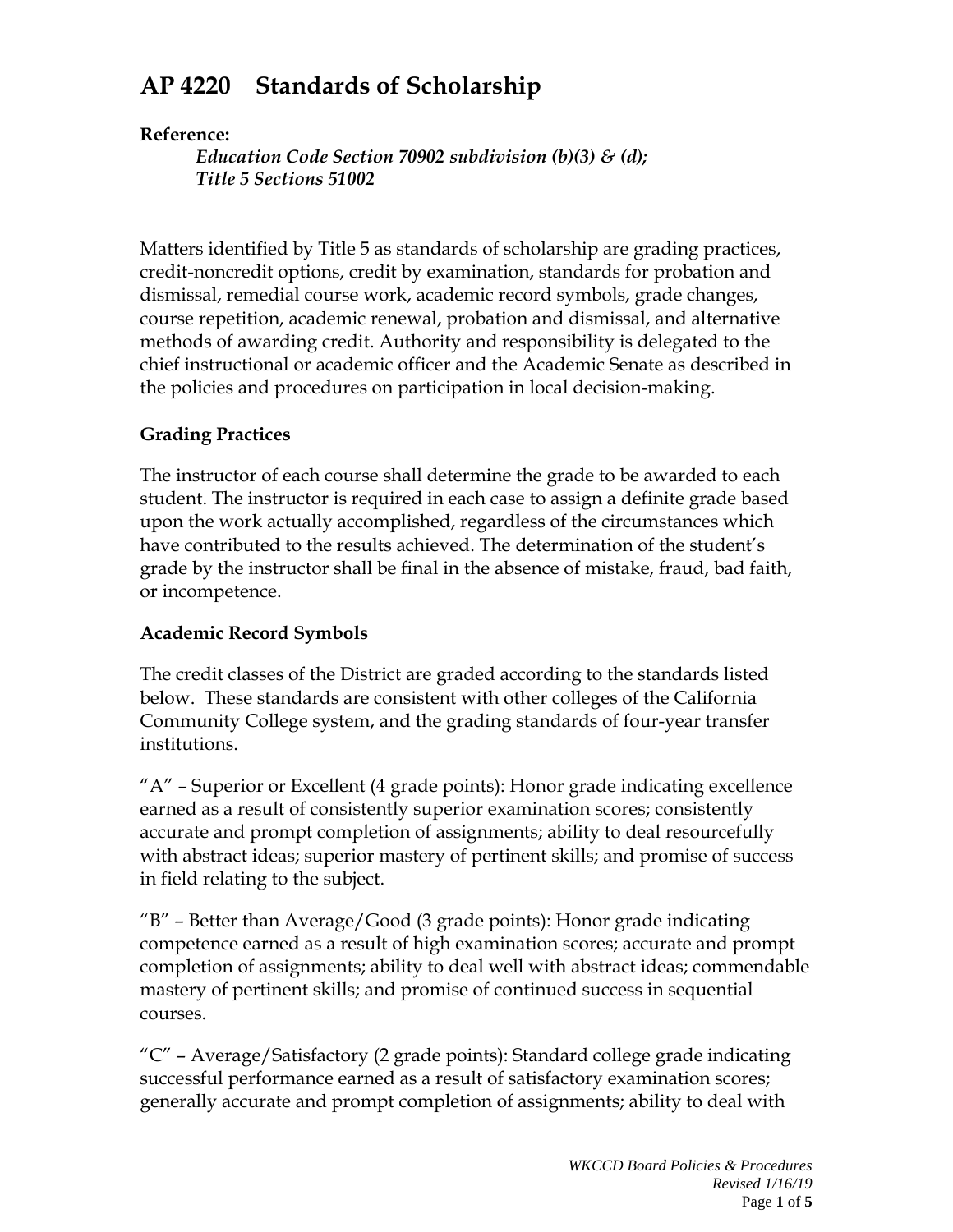abstract assignments; average mastery of pertinent skills; and sufficient evidence of ability to warrant entering sequential courses.

"D" – Passing, Less than Satisfactory (1 grade point): Substandard grade indicating the minimum requirements only earned as a result of low examination scores; generally inaccurate, incomplete or late assignments; inadequate grasp of abstract ideas; barely acceptable mastery of pertinent skills; or insufficient evident ability to make enrollment in sequential courses advisable.

"F" – Failing (0 grade points): Non-passing grade indicating failure to meet minimum requirements earned as a result of non-passing examination, abstract ideas, inadequate mastery of pertinent skills; or repeated absence from class.

"I" – Incomplete (no grade points, no units attempted): Incomplete academic work for unforeseeable, emergency and justifiable reasons at the end of the term may result in an "I" symbol being entered in the student's record. The condition for removal of the "I" shall be stated by the instructor in a written record. This record shall contain the conditions for removal of the "I" and the grade assigned in lieu of its removal. This record must be given to the student with a copy on file with Records Office until the "I" is made up or the time limit has passed. The "I" symbol shall not be used in calculating units attempted or for grade points.

" $IP"$  – In Progress (no grade points, no units attempted): The " $IP"$  symbol shall be used to denote that the class is scheduled to extend beyond the normal end of an academic term. It indicates that work is ―in progress‖ but that assignment of a substantive grade must await its completion. The "IP" symbol shall remain on the student's record for the term in which the course is completed. The "IP" shall not be used in calculating grade-point averages.

"RD" – Report Delayed (no grade points, no units completed): Only the Registrar may assign the "RD" symbol. It is to be used when there is a delay in reporting the grade of a student due to circumstances beyond the control of the student. It is a temporary notation to be replaced by a permanent symbol as soon as possible. "RD" shall not be used in calculating grade-point averages.

"W" – Withdrawal (no grade points, no units completed): The "W" symbol shall be used to denote withdrawal from a class. The grade indicates that the course has been removed from the student's program of study without credit and is not included in the grade point computation.

No notation of "W" or other grade shall be made on the academic record of the student who withdraws prior to the census date. The census date in a 17-week term is Monday of the third week of instruction. Additionally, no notation of "W" shall be made on the academic record of the student who withdraws during the summer session and/or short-term class(es) prior to 30% of the course. The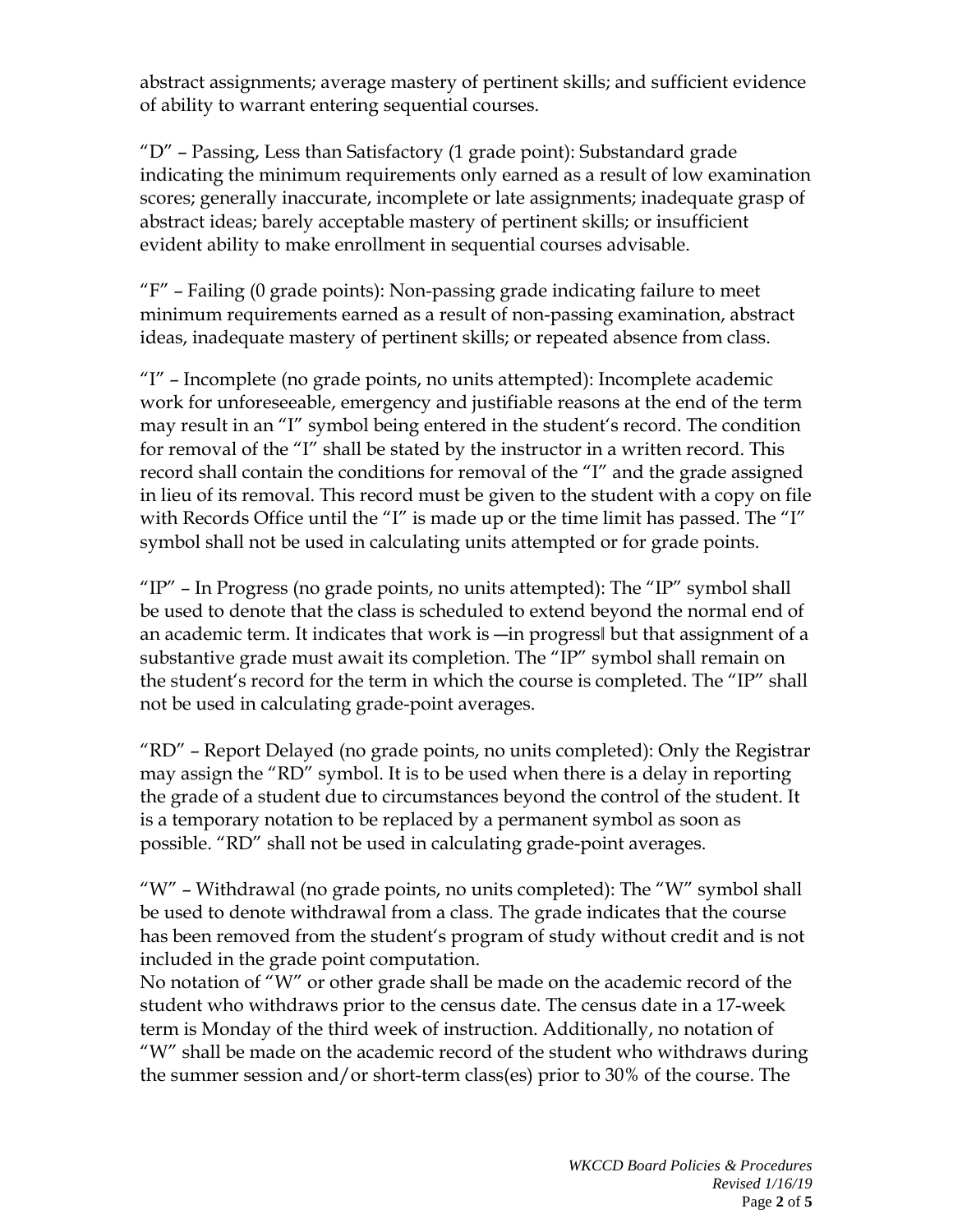"W" shall not be used in grade-point averages; however, excessive "Ws" shall be used as factors in probation and dismissal procedures.

"MW" – Military Withdrawal (no grade points, no units completed): An "MW" symbol occurs when a student who is a member of an active or reserve United States military service receives orders compelling a withdrawal from courses. Upon verification of such orders, a "MW" symbol will be assigned. Military withdrawals shall not be counted in progress probation and dismissal calculations.

" $P''$  – Pass (no grade points, no units attempted, but counts for units completed): "Pass" means that credit has been earned for the course although there are no grade points and the grade is not used in computing grade point average, and will reflect performance equivalent to a "C" under the letter grade system.

"NP" – No Pass (no grade points, no units attempted, no units completed): "No Pass" means that neither units nor grade points have been earned. Units for which "NP" is given are not to be used in calculating grade point averages.

#### **Grade Point Average**

A student's grade point average is calculated on the number of grade points earned divided by the total units attempted.

## **Credit by Examination**

A student may petition to take an examination for course credit if a minimum of 12 semester units has been completed at Taft College with a minimum 2.5 cumulative grade point average. Students wanting to challenge a course by examination may obtain a petition and information regarding eligible courses, limitation, and procedures from the Counseling Center.

#### **Standards for Probation**

Academic Probation—Students who have attempted at least 12 semester units as shown on the official academic record shall be placed on academic probation if the student's grade point average is below 2.0 in all units.

Continued Academic Probation—A student who has earned a cumulative grade point average of less than 2.0 for two consecutive semesters shall be placed on continued academic probation

Progress Probation—A student who is enrolled in at least 12 semester units shall be placed on progress probation when the percentage of all units in which a student has enrolled and for which entries of W, I, or NP are recorded reaches or exceeds 50 percent.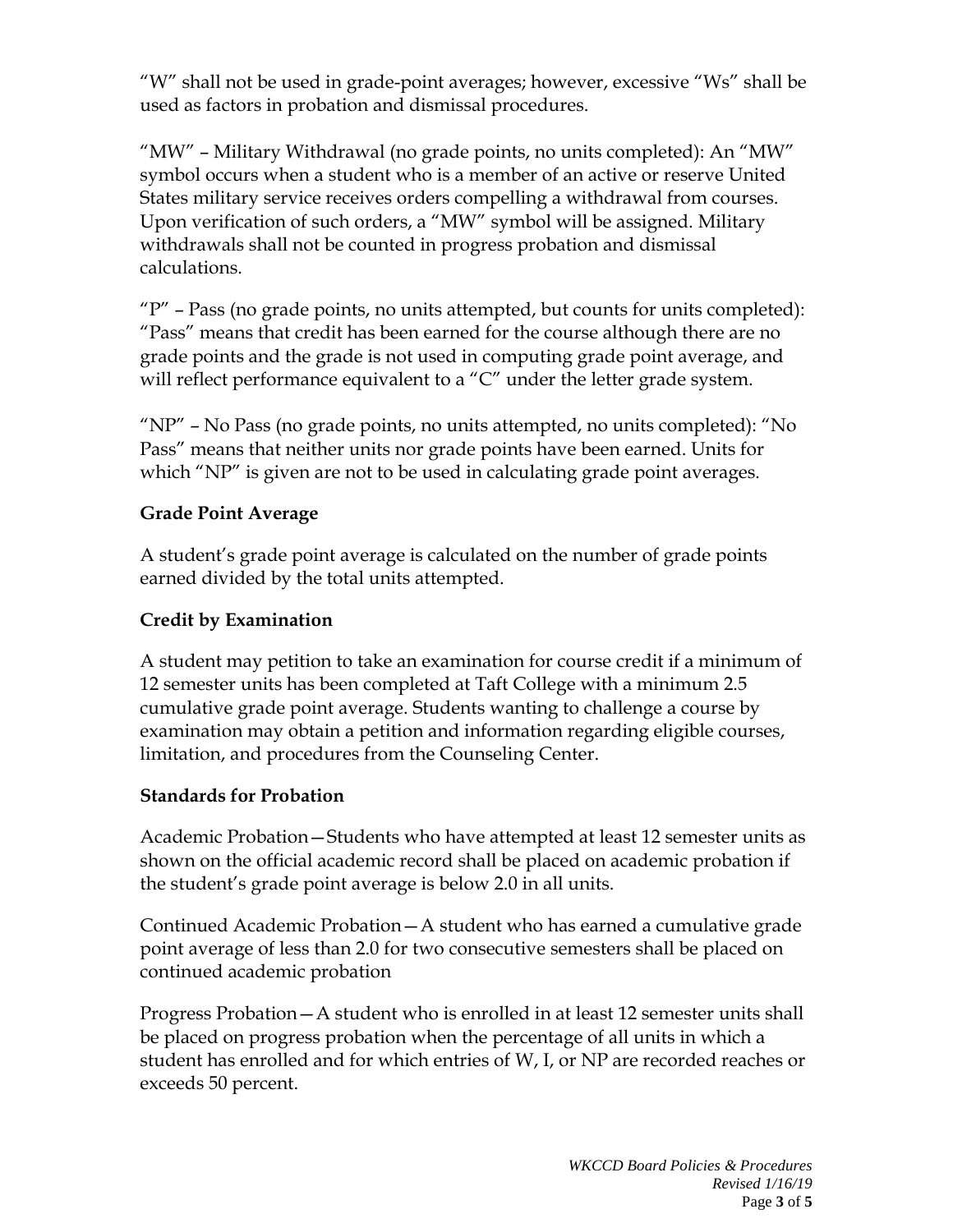Continued Progress Probation—A student who has earned a grade of W, I or NP in 50 percent or more of all units for two consecutive semesters at Taft College shall be placed on continued progress probation.

For complete details see AP 4250 – Probation.

## **Academic and Progress Dismissal**

Academic Dismissal—A student who is on academic probation is subject to dismissal if the earned cumulative grade point average is less than 1.75 in all units attempted in each of three consecutive semesters. The first semester will be deemed completed when the student has attempted a total of 12 semester units.

Progress Dismissal—A student who is on progress probation is subject to dismissal when the percentage of units with entries of W, I, or NP reaches or exceeds 50 percent in at least three consecutive semesters. For purposes of progress probation, the first semester will be deemed completed when the student has attempted a total of 12 semester units.

### **Academic Renewal**

Students may petition to have their academic record reviewed for academic renewal of substandard academic performance under the following conditions:

- ∗ Students must have achieved a grade point average of 2.4 in 24 units or 3.0 in 12 units in a combination of transfer coursework and/or Taft College coursework since the substandard work; and
- ∗ At least three years must have elapsed from the time the coursework to be removed was completed

Up to two semesters or three quarters of course works may be eliminated from consideration in the cumulative grade point average. No work taken during the disregarded terms may apply toward the Associates Degree. Academic renewal actions are irreversible.

## **Course Repetition**

Course repetition is addressed in AP 4225.

## **Limits on Remedial Coursework**

Remedial coursework consists of pre-collegiate basic skills courses. A student's need for remedial coursework shall be determined using appropriate assessment instruments, methods, or procedures consistent with Title 5 and Chancellor's Office guidelines. Students will only be permitted to enroll in courses with the